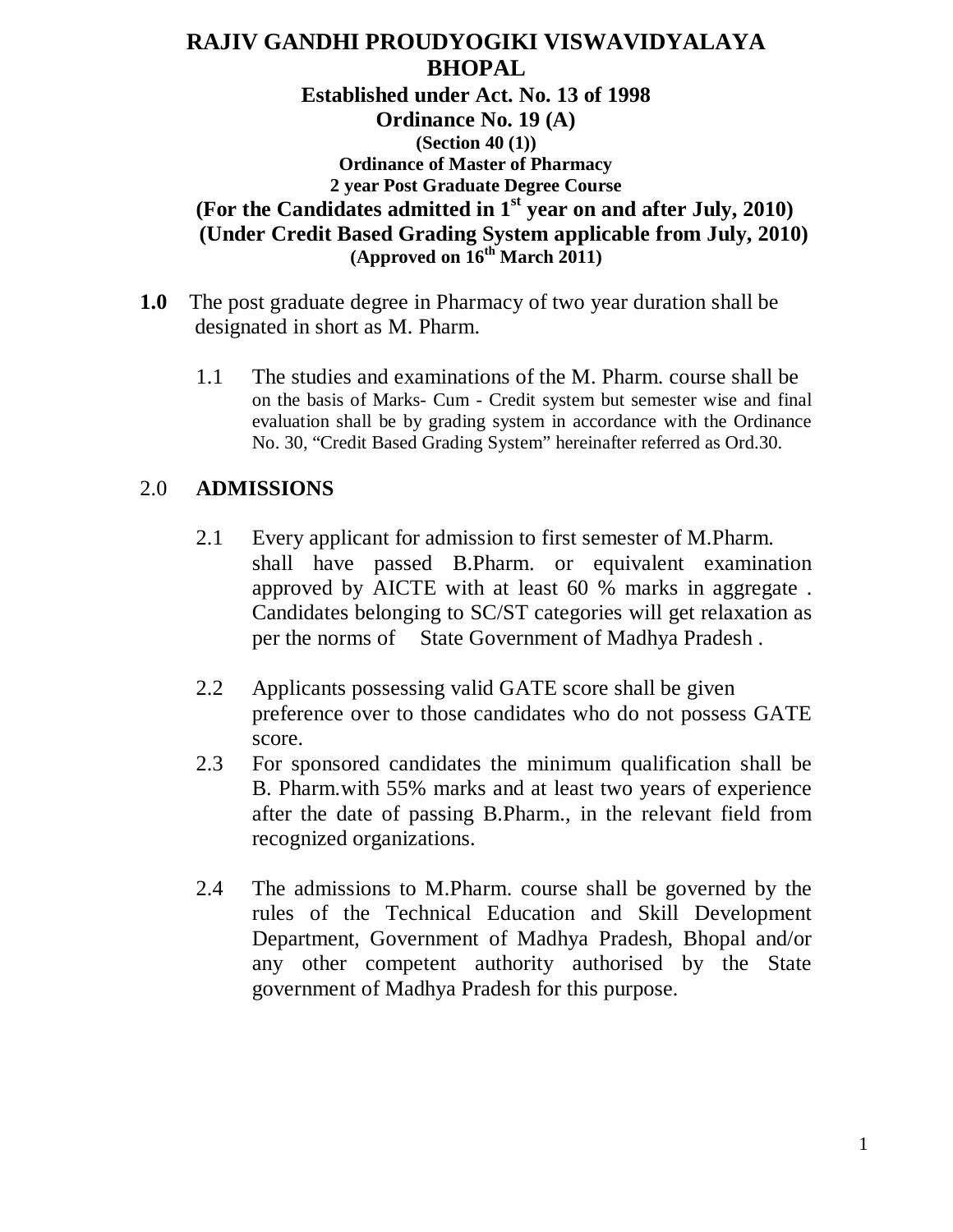### **3.0 EXAMINATIONS**

- 3.1 The Post Graduate course in Pharmacy leading to the Degree of Master of Pharmacy of the university shall be divided into four semesters. Each semester would be approximately of six months duration including vacation/preparatory leave/examination/industrial training etc.
- 3.2 There shall be one university examination at the end of each semester. These examinations will be designated as follows: **(a) During first year:** M.Pharm. I semester M.Pharm. II semester **(b) During second year:** M.Pharm. III semester M.Pharm. IV semester
- 3.3 The semester examination will generally be held in Nov-Dec. and April-May in each year.
- 3.4 The third and fourth semester is for project. During these semesters the candidate shall devote himself/herself for the research work, in connection with any of the aspects of pharmaceutical science and assigned to him/her by the Head of the Department concerned in the respective college. At the end of third semester the candidate shall submit the synopsis of his/her allotted research work and will appear in the Viva-Voce examination. Prior to submission of dissertation, candidate shall present a pre-submission seminar on his/her work. At the end of the fourth semester the candidate shall submit three typed or printed copies of the dissertation written by him/her to the university through the Director/Principal of the college. The dissertation should be accompanied by the certificate from the Head of the Department and the project supervisor to the effect that it embodies actual work by the candidate and that the work has not been submitted earlier in part or full for the award of any other degree.
- 3.5 The candidate shall be permitted to appear at the semester examination provided he has successfully prosecuted a course of study in the UTD or in an affiliated college for that semester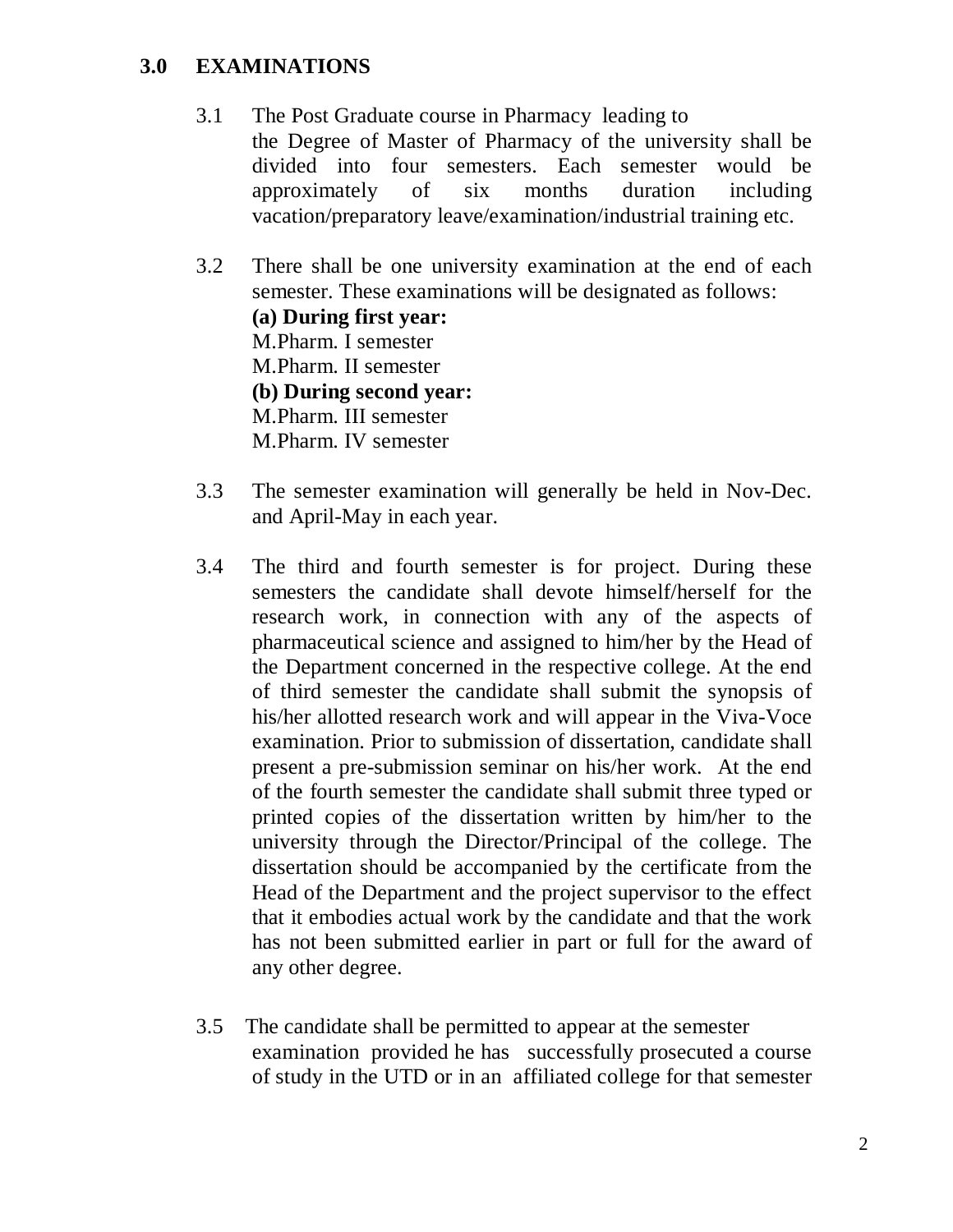in the concerned course, with stipulated attendance as mentioned in para 11 of this ordinance.

3.6 A candidate who has failed in any subject of a semester shall be permitted to reappear in that subject in subsequent examination, subject to conditions given at para 9.3 of this ordinance.

### **4.0 PROMOTION TO HIGHER SEMESTER AND YEAR**

A candidate who has been admitted in the M. Pharm. course will be promoted in accordance with the following rules:

- 4.1 For the award of degree minimum Cumulative Grade Point Average (CGPA) required is 5.0.
- 4.2 To pass a particular subject of the course the minimum required grade is C. However, the candidate should also separately score minimum of grade C in end semester examinations of theory and practical parts of the subject. For practical examinations one external examiner from out side the institute shall always be there.
- 4.3 A candidate who fails to score minimum of grade C in more than two subjects (Theory and Practical of the same subject shall be treated as two subjects) in a particular year, shall not be admitted to the next higher year.
- 4.4 The result of fourth and final semester shall be declared only if the candidates has fully cleared all the previous semesters.
- 4.5 A candidate shall not be permitted to reappear in the papers which he/she has cleared for improvement of division/marks or for any other purpose.
- 4.6 A candidate may provisionally continue to attend next higher year, even if, the result of qualifying year / semester has not been declared. However, subsequently if he/she is not able to clear qualifying semester examination, the candidate cannot claim any right on the basis of his/her provisional admission.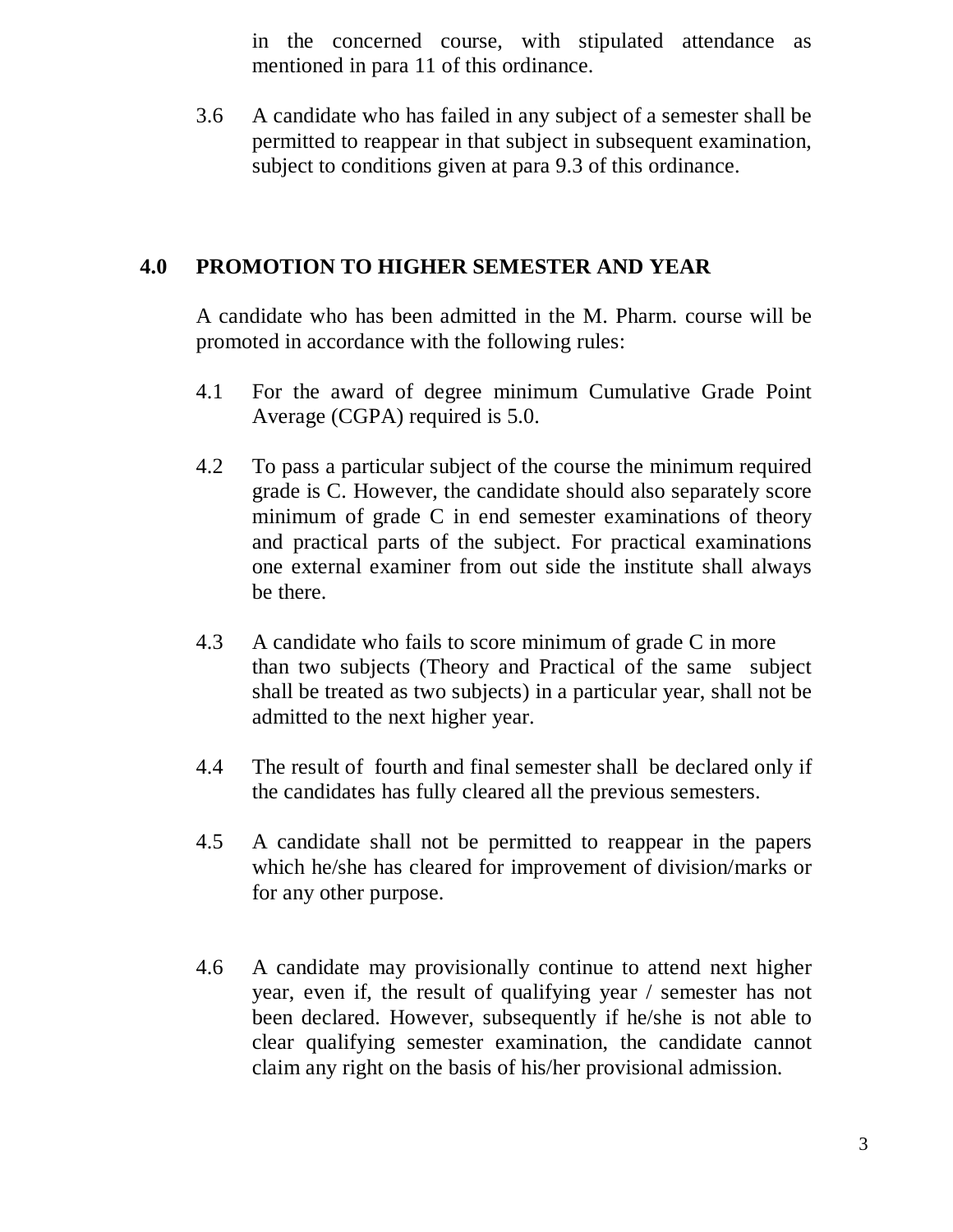### **5.0 AWARD OF CREDITS AND GRADES**

- 5.1 Each course, along with its weightage in terms of units and equivalent credits, shall be recommended by the concerned Board of Studies and shall be approved by the standing committee of Academic Council and the Executive Council. Only approved courses can be offered during any semester.
- 5.2 A student shall be continuously evaluated for his / her academic performance in a subject through tutorial work, practicals, home assignments, mid-semester tests, field work, seminars, quizzes, end-semester examinations etc., as proposed by respective Board of Studies and approved by Standing Committee of Academic Council and Executive Council of the University.
- 5.3 The distribution of weightage /marks for each component shall be decided by the respective of Board of Studies and approved by Standing Committee of Academic Council and Executive Council of the University subject to such stipulation as given under:-

| (a) Theory Block<br>Quizzes, assignments and regularity .-<br>ii. Mid – semester tests -<br>iii. End – semester examination- | 10\%<br>20%<br>70% |
|------------------------------------------------------------------------------------------------------------------------------|--------------------|
| Total                                                                                                                        | 100%               |
| (b) Practical Block<br>i. Lab work and performance, quizzes,                                                                 |                    |
| assignments and regularity -                                                                                                 | 40%                |
| ii. End – semester examination-                                                                                              | 60%                |
| Total                                                                                                                        |                    |

5.4 Project work shall be treated as practical subject.

5.5 In each semester the institute will be required to conduct at least two mid semester test for theory block.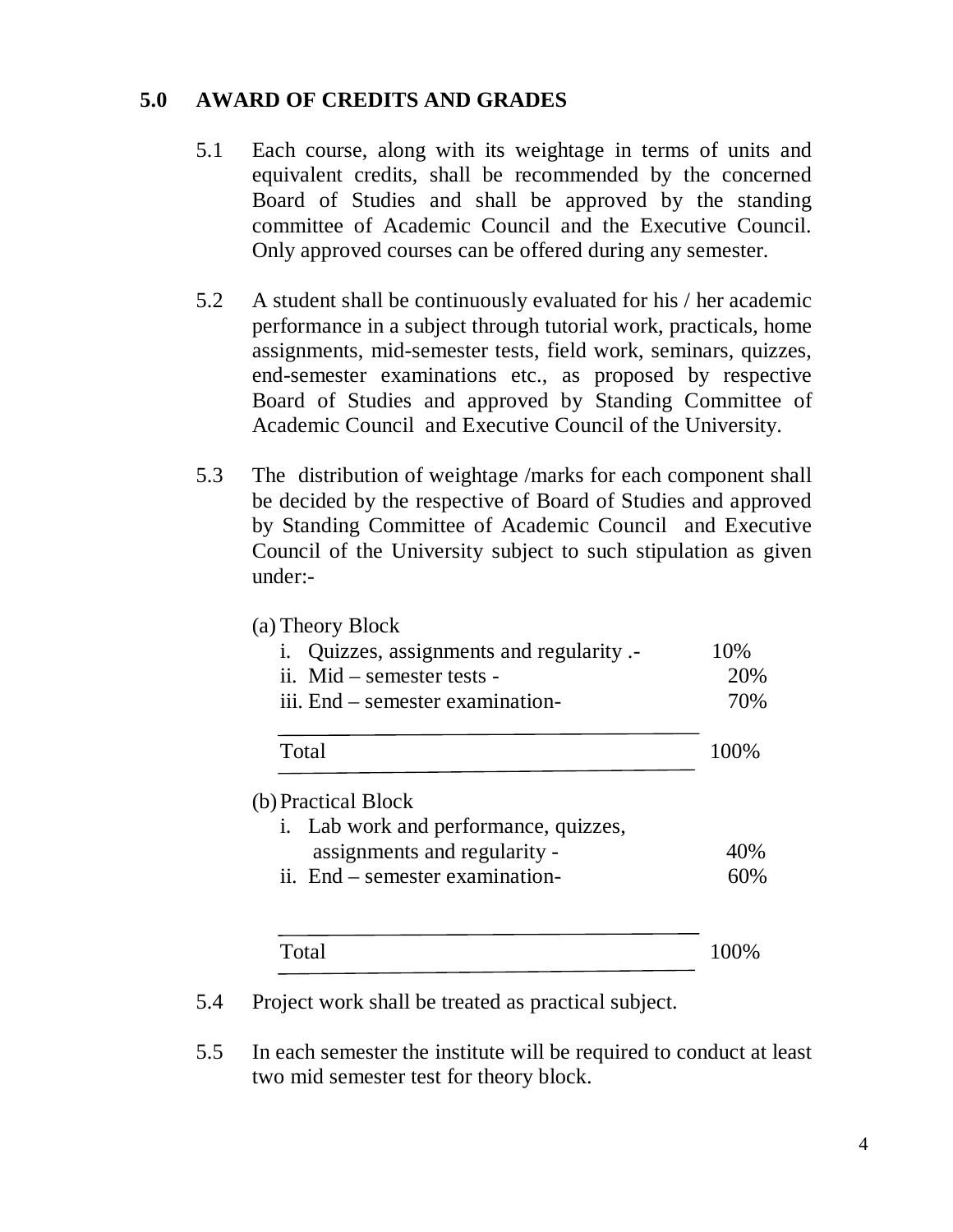5.6 Each student, registered for a course, shall be awarded grade by the concerned faculty / faculties for the specific subject/paper. The grades awarded to a student shall depend upon his continuous evaluation through performance in various examinations, assignments, laboratory work, class work, mid semester test etc. The grades to be used and their numerical equivalents are as under :

| Grade          | %Marks range(based         | Grade         | Description of performance |
|----------------|----------------------------|---------------|----------------------------|
|                | absolute marks<br>$\alpha$ | Point         |                            |
|                | system)                    |               |                            |
| $A^+$          | $91 - 100$                 | 10            | Outstanding                |
| A              | 81-90                      | 9             | Excellent                  |
| $B^+$          | 71-80                      | 8             | Very Good                  |
| B              | 61-70                      | 7             | Good                       |
| $C^+$          | $51-60$                    | 6             | Average                    |
| $\overline{C}$ | 50 only                    | 5             | Satisfactory               |
| F              | Below 50                   | $\theta$      | Fail.                      |
| I              |                            | $\theta$      | Incomplete.                |
| W              |                            | $\mathcal{O}$ | Withdrawal                 |

#### **Credit Based Grading System**

5.7 The Semester Grade Points Average (SGPA) and Cumulative Grade Point Average (CGPA) shall be calculated as under:-

$$
SGPA = \frac{\sum_{i=1}^{n} c_i p_i}{\sum_{i=1}^{n} c_i}
$$

Where  $c_i$  is the number of credits offered in the i<sup>th</sup> subject of a Semester for which SGPA is to be calculated,  $p_i$  is the corresponding grade point earned in the i<sup>th</sup> subject, where  $i = 1, 2, \ldots$  n, are the number of subjects in that semester.

$$
CGPA = \frac{\sum_{j=1}^{m} SG_j NC_j}{\sum_{j=1}^{m} NC_j}
$$

here NC<sub>i</sub> is the number of total credits offered in the  $j<sup>th</sup>$  semester, SG<sub>i</sub> is the SGPA earned in the  $i^{th}$  semester, where  $j = 1, 2, \ldots$  m, are the number of semesters in that course.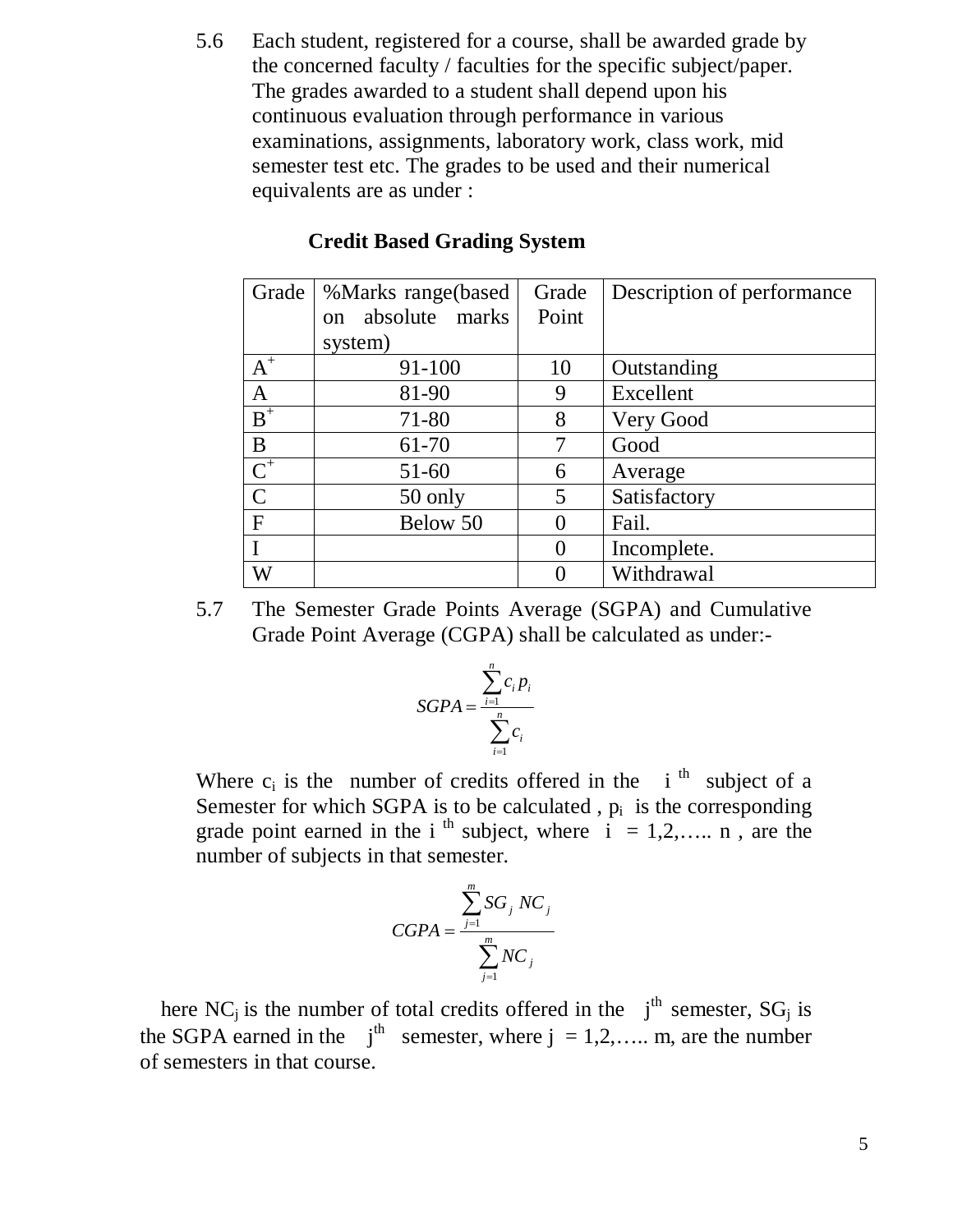5.8 The grade sheet at the end of each even semester examination shall show CGPA till the end of that semester. The final examination grade sheet at the end of final semester examination of the course shall also indicate CGPA, equivalent percentage marks and the division awarded, according to the rule as given in para 7.0 of this ordinance .

# **6.0 CONDONATION OF DEFICIENCY**

6.1 One grace mark will be given to the candidate who is either failing a semester or missing distinction/ first division by one mark, on behalf of the Vice Chancellor in the M.Pharm. examination.

# **7.0 AWARD OF DIVISION**

7.1 Division shall be awarded only after the fourth and final semester examination based on integrated performance of the candidate for all the two years as per following details

| CGPA Score               | <b>Divisions</b>               |
|--------------------------|--------------------------------|
| $7.5 <$ CGPA             | First Division With<br>Honours |
| $6.5 \leq CGPA < 7.5$    | <b>First Division</b>          |
| $5.0 \leq CGPA \leq 6.5$ | <b>II</b> Division             |

 7.2 The conversion from grade to an equivalent percentage in a given academic program shall be according to the following formula applicable.

Percentage marks scored= CGPAx10

# **8.0 READMISSION**

8.1 A candidate who has discontinued the course during any semester may, on the recommendation of the Director/Principal of the college, be permitted to take re-admission to the course at the beginning of the semester concerned in a subsequent year, provided that the duration of course for such readmitted candidate shall be counted from the date of his/her first admission.